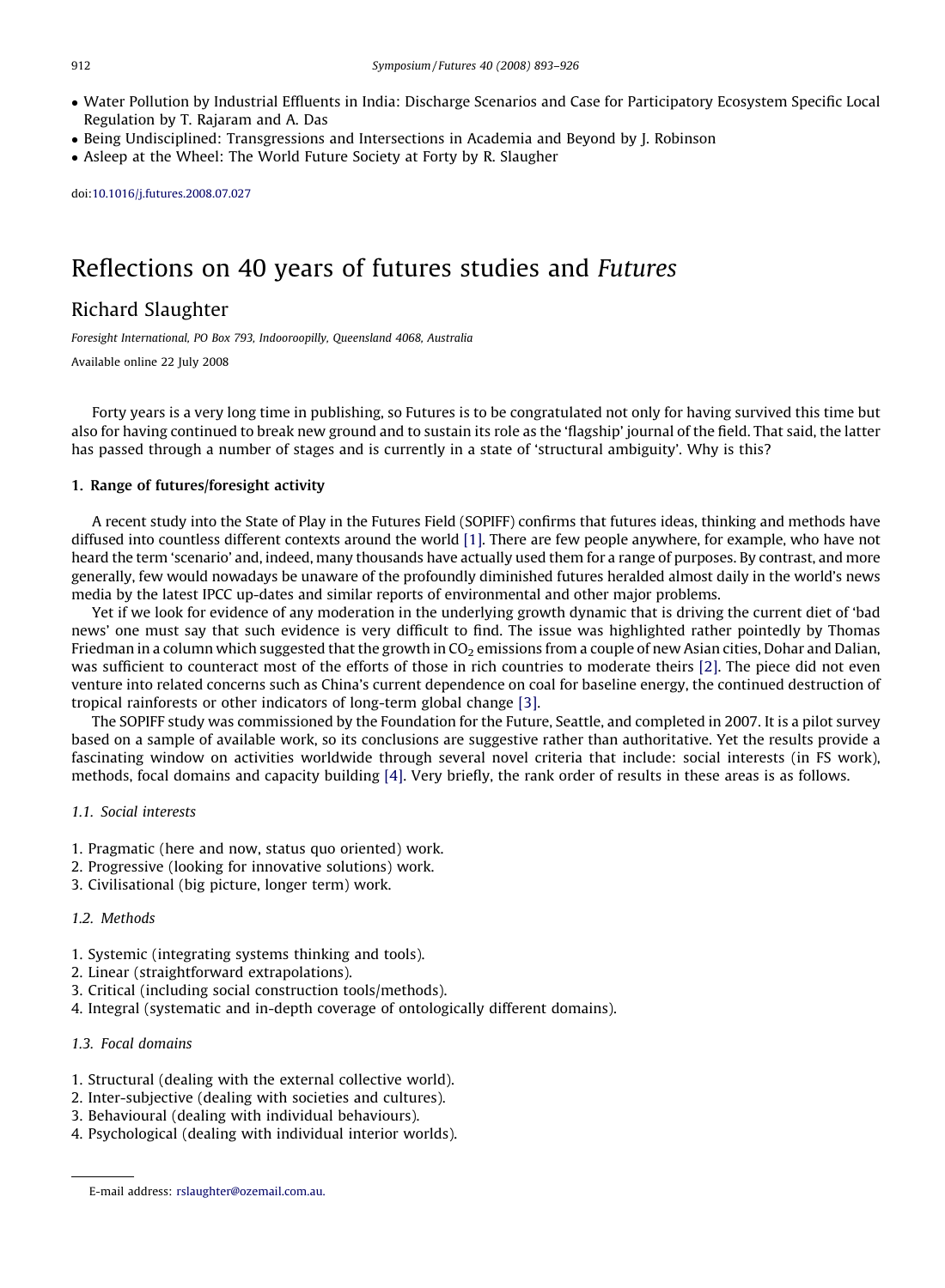## 1.4. Capacity building

- 1. Establishing conceptual foundations.
- 2. Focusing on methods and tools.
- 3. Attention to enabling structures and processes.
- 4. Attention to the social legitimations of futures work.

While these categories provide only a simple gloss on a more detailed picture, they clearly reveal some of what appear to be structural distinctions in the field. To typify the two 'poles' of current activity, therefore, we can say that the first of the two following profiles is dominant, while the second characterises only a small minority.

#### 1.4.1. Profile 1

Focus on pragmatic social interests, systemic and linear methods; structural focus on the collective external world and conceptual/method-and-tool-oriented with respect to capacity building. (On the whole this is conventional work carried out mainly on behalf of existing centres of political and economic power.).

#### 1.4.2. Profile 2

Focus on long-term, civilisational social interests, use of critical and integral methods, integration of focal domains including individual behaviours and meaning-making capacities; and moving beyond methods and tools to consider the social legitimation of futures/foresight work. (Such work tends to be carried out by academics, would-be social innovators and occasionally by leading-edge research institutes.)

While this is an avowedly simple summary it fits into an overall picture in which the great majority of futures work being currently undertaken is largely conventional, short-term, pragmatic and therefore, to varying degrees, subordinated to the economic and political powers of the day. If this is correct then its 'intervening power' is minimal and it will do little to serve humanity's deeper underlying interests. It will not be able to help society 'change course' or realise any of the 'alternative futures' that were so in vogue only a few years ago. Profile 2 characterises a very different type of work in that it is more innovative, far-reaching, in-depth and concerned to establish futures/foresight work as a socially valuable form of action and work. But it is uncertain how long this nascent tradition will take to become established and influential.

### 2. Current status of the field

One of themost positive things that can be said about the development of futureswork in general over the last 40 years is that it has given rise to an exceptionally wide range of specialities in many different fields. Some of these have given rise to new university courses with their own literature and journals $^1$ . So one way of interpreting the performance of the field is to point to its nascent offspring and give it credit for having had some part in their creation. On the other hand, the futures field has also had its failures. One of these is the near-universal failure to have futures concepts, tools, thinking and appropriate methods incorporated into educational systems worldwide as part of parcel of their 'core business'. This is not entirely the fault of futurists, of course, since bureaucracies are legendary in their ability to resist innovations of all kinds. Still, the lack of progress here does have profound social costs such as: lack of awareness of solutions to global problems; arrested capacity in succeeding cohorts of students to respond; lower levels of grassroots support in societies generally for those politicians who would act more effectively if they could and, overall, reduced 'steering capacity' for 'real', forward-looking, leadership at any level.

Overall, humanity is now set on an 'overshoot and collapse' trajectory and the sum total of futures and foresight work has thus far had little impact. The prospects for humankind and its world therefore grow ever more dystopian, especially when the repressive potentials of advanced technologies are factored in [\[5\]](#page-2-0). As always, however, the widespread recognition of this fact will galvanise hitherto-unprepared societies to act in far greater concert than is currently the case to manage the now-inevitable transitions that lie ahead. If ever there was a time for the species to 'wake up' and 'pay attention' to the changes being inscribed ever more deeply upon its world, then that time is now. The most useful role for futures/foresight work is to assist in this process of 'waking up' to humanity's self-constructed plight [\[6\].](#page-2-0)

#### 3. Role of Futures, the journal

If we change the focus back to the journal Futures, we can see that it has a significant part to play in this process. It has a high quality international board (albeit one that is less directly involved in policy and decision-making than it was a decade or two ago). For 40 years it has showcased new and leading-edge work while, at the same time, attending to the more technical nuts-and-bolts requirements of those working within the many futures-related sub-specialities. It has provided a stream of special issues, some of them highly innovative in their own right and forerunners of later publications that emerged from them. It also has a wide international audience and readership (though the details are unclear due to commercial-in-confidence restrictions that have become more onerous over time).

<sup>1</sup> For example those dealing with: globalisation, risk, innovation and strategy, long-range planning, social and cultural evolution, the integral perspective and countless 'future of' specialisms.